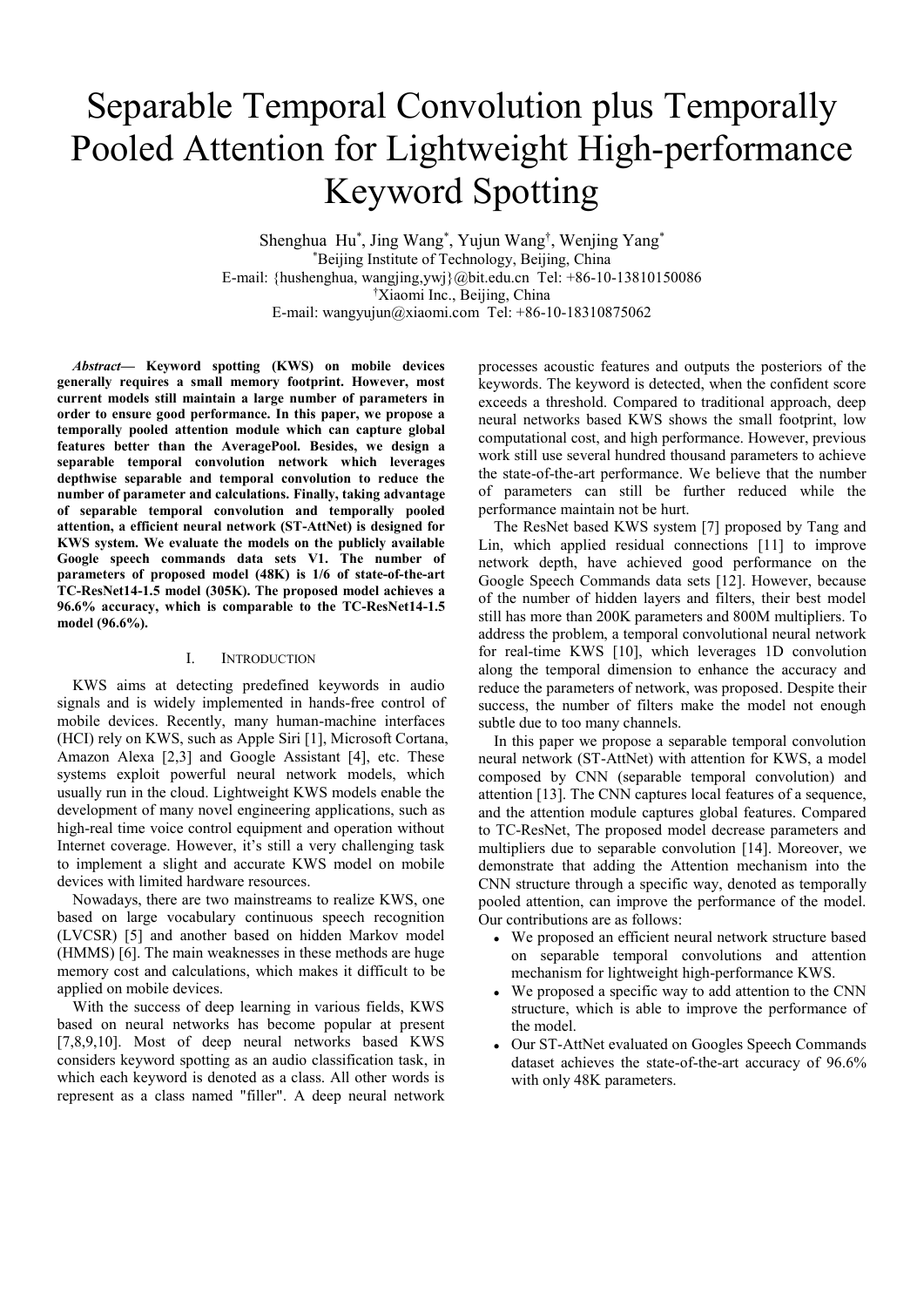

Fig. 1 The figure shows the proposed temporally pooled attention. *v<sup>i</sup>* stands for the *i-th* vector of the temporally pooled attention input.



Fig. 2 A schematic of the proposed architecture, with magnified residual block and SeparableConv module. FC denote fully connected layer. 'c' indicates channel size.

#### II. PROPOSED METHOD

# *A. Data Process*

At the beginning of data preprocessing, we apply a band-pass filter of 20Hz/7.8kHz to reduce noise. After that, 40 dimensional Mel-Frequency Cepstrum Coefficient (MFCC) frames are constructed with a 30ms window size and 10ms frame shift. Finally, we feed the MFCC features as input data into the neural network. Correspondingly, we denote the MFCC representation as I∈ℝT×F, where F represents the dimension of the MFCC feature, and T denote the number of frames.

## *A. Temporally pooled attention*

Inspired by success of self-attention mechanism [13] in many tasks, we propose a temporally pooled attention module to improve the performance. A schematic of temporally pooled attention is shown in the Fig. 1.

The original self-attention mechanism can be formulated as follows:

$$
\text{Attend}(Q, K, V) = \text{softmax}(\frac{QK^T}{\sqrt{D_k}})V, \quad (1)
$$
\n
$$
\text{where } Q = UW_q, K = UW_k, V = UW_v.
$$

Q∈ℝ<sup>T</sup>u<sup>×D</sup>k, K∈ℝ<sup>T</sup>u<sup>×D</sup>k, V∈ℝ<sup>T</sup>u<sup>×D</sup>v denote a query matrix, a key matrix, and a value matrix, respectively, and  $U \in \mathbb{R}^{T_u \times D_u}$  is the input matrix of the attention module.  $T_u$  is the length of the matrix U.  $D_k$  is the dimensionality of queries and keys.  $D_v$ is the dimensionality of values. Weight matrices  $W_q$ ,  $W_k$  and  $W<sub>v</sub>$  are leveraged to project U into different space.

The above self-attention mechanism input a 2D matrix and output a 2D matrix. However, we demand to reduce 2D input matrix to 1D output vector before Softmax layer. In the previous work [7,8,10], researchers apply an AveragePool layer to achieve the target directly. The advantage of this method is that it has no parameters, but the direct average is equivalent to assigning the same weight to all the features over time series, which is obviously not reasonable. Therefore, we propose a temporally pooled attention module:

$$
\text{Attend}(Q, K, V) = \text{softmax}(\frac{QK^T}{\sqrt{D_k}})V, \quad (2)
$$
\n
$$
\text{where } Q = \text{AveragePool}(U)W, K = UW, V = UW.
$$

W∈ℝ<sup>D</sup>u<sup>×D</sup> is a shared weight matrix to project input into query, keys and values, inspired Shared Weight Self-Attention [15]. An AveragePool layer is leveraged to transform 2D matrix input into 1D vector i.e. Q∈ℝD. So output of temporally pooled attention is a 1D vector.

The module can be extended to a multi-head version [13], which is denoted as follows:

$$
\text{Multihead}(Q, K, V) = \text{Cat}(h_1, \dots, h_n),
$$
\n
$$
h_i = \text{Attend}(Q_i, K_i, V_i),
$$
\n
$$
Q_i = \text{AveragePool}(U)W_i, K_i = UW_i, V_i = UW_i.
$$
\n(3)

where n is the number of the heads,  $W_i \in \mathbb{R}^{D_u \times (D/n)}$  is the weight matrix of each head, D/n is an integer. So the dimensionalities of the input and the output are the same. After attention, the heads are concatenated together.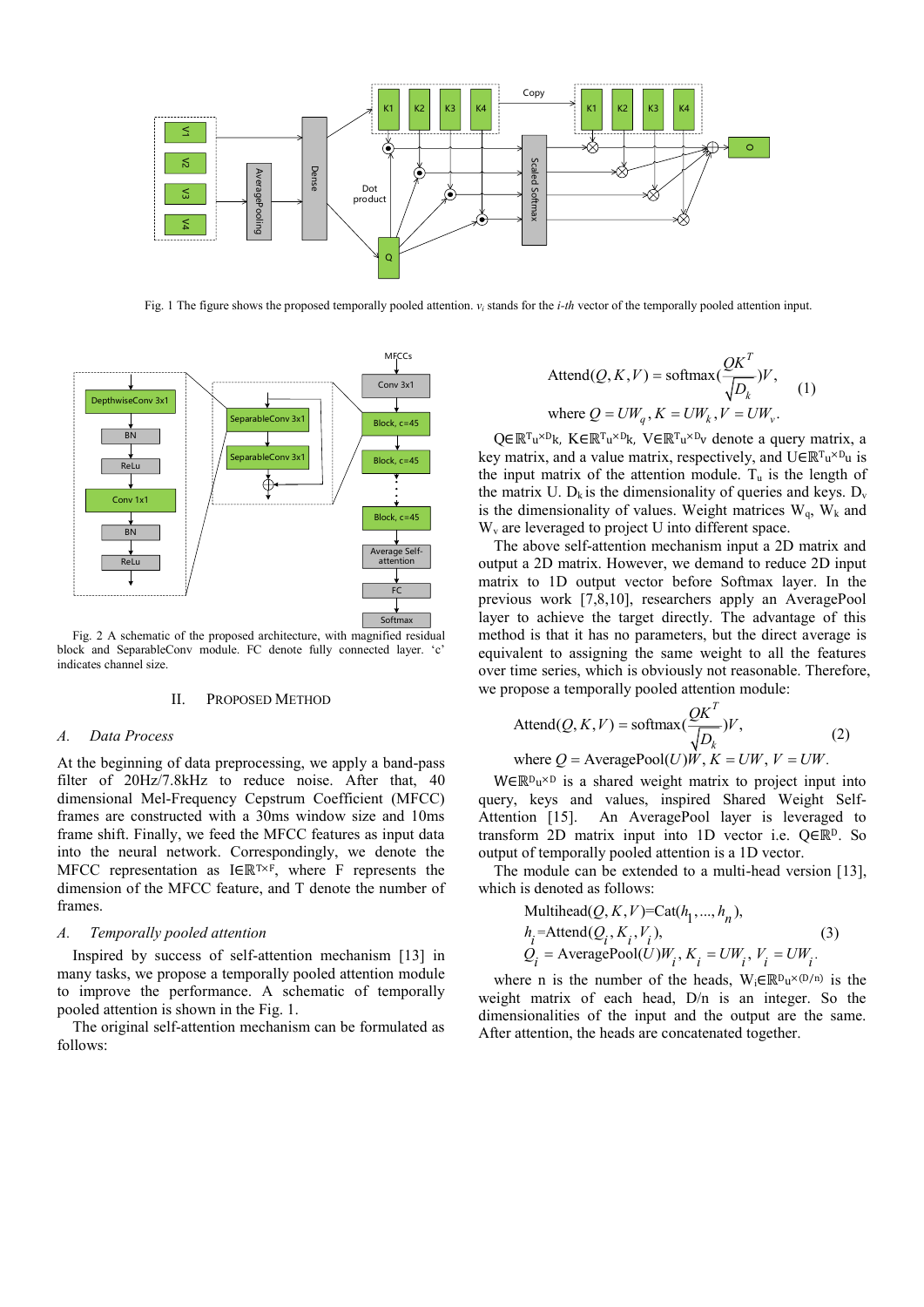| parameters and multipliers. k is the kernel size along the temporal dimension.<br>c is the dimension of the output. d represents the dilation rate. |  |    |                                   |             |       |
|-----------------------------------------------------------------------------------------------------------------------------------------------------|--|----|-----------------------------------|-------------|-------|
| Layer                                                                                                                                               |  |    |                                   | Para.       | Mult. |
| conv                                                                                                                                                |  | 45 |                                   | 1.9K        | 188K  |
| $res \times 4$                                                                                                                                      |  | 45 | $2^{\lfloor \frac{1}{3} \rfloor}$ | 17.2K 1.69M |       |
| avg-att                                                                                                                                             |  |    |                                   |             | 207K  |

Table 1 Parameters used for ST-AttNet4, along with the number of

Total | - | - | - | 24K 2.0M Table 2 Parameters used for ST-AttNet4-wide.

softmax - 12 - 0.5K 540

| $14010 \pm 141411101013$ used for $51$ -Attrice $7$ while. |  |    |                                   |       |       |  |
|------------------------------------------------------------|--|----|-----------------------------------|-------|-------|--|
| Layer                                                      |  | c  |                                   | Para. | Mult. |  |
| conv                                                       |  | 65 |                                   | 2.7K  | 266K  |  |
| $res \times 4$                                             |  | 65 | $2^{\lfloor \frac{i}{3} \rfloor}$ | 35.3K | 3.46M |  |
| avg-att                                                    |  | 65 |                                   | 8.5K  | 428K  |  |
| softmax                                                    |  | 12 |                                   | 0.8K  | 780   |  |
| Total                                                      |  |    |                                   | 48K   | 4.1M  |  |

| Table 3 Parameters used for ST-AttNet7. |   |    |                                   |       |             |
|-----------------------------------------|---|----|-----------------------------------|-------|-------------|
| Layer                                   | k | c  | d                                 | Para. | Mult.       |
| conv                                    | 3 | 45 |                                   | 1.9k  | 188K        |
| $res \times 4$                          | 3 | 45 | $2^{\lfloor \frac{i}{3} \rfloor}$ | 17.2K | 1.69M       |
| $res \times 3$                          | 3 | 45 |                                   |       | 12.9K 1.27M |
| avg-att                                 |   | 45 |                                   | 4.3K  | 207K        |
| softmax                                 |   | 12 |                                   | 0.5K  | 540         |
| Total                                   |   |    |                                   | 37K   | 3.3M        |

*B. Model Architecture*

Following the implementation of temporal convolution [10], we transform the input MFCC into time series feature map at first i.e. the feature dimension is equal to the channels of the input feature map. The input feature map can be denoted as W∈ℝ<sup>D</sup>u<sup>×D</sup>. As a result, convolutional operations in the model are along the temporal dimension, avoiding stacking many layers to form higher-level features.

Inspired by MobileNet [14], all convolution in the model adopt separable convolution composed by a depthwise convolution applying zero padding with 3×1 kernels and a pointwise convolution with  $1\times1$  kernels. After each depthwise and pointwise convolution layer, there are a batch normalization layer and a ReLU activation unit. None of the convolution layers and fully connected layers have biases, and each batch normalization layer [16] has trainable parameters for scaling and shifting. To expand receptive field over temporal dimension more effciently, dilated convolutions is adopted to all depthwise convolution layer. An exponential sizing schedule [17] is used: at layer i, the dilation is  $d = 2^{\lfloor \frac{i}{3} \rfloor}$ . The base residual block of proposed model is consisted of 2 separable convolution layers with a residual connect from block input to block output. Unlike standard Temporal convolution, we don't use convolution with stride of two, instead of convolution with stride of one. Therefore, input and output of all convolution layer have matching

dimensions. So shortcuts can be used directly between each block.

our base model called ST-AttNet4 comprises four such residual block and n=45 channel size for each layer (see Fig.2 and Table 1). As is shown in Fig.2, the last residual block output is fed to temporally pooled attention module and connected softmax layer in the end. As with previous work [7,8,10], we measure the "footprint" of a model in terms of two quantities: the number of parameters and the number of multipliers in the model. our base model uses approximate 24K parameters and 2.0M multipliers. Details of our base model are shown in Table 1.

To explore the effect of model depth on performance, we design a variant of base model denoted as ST-AttNet7, which increase by 3 residual blocks without dilated convolutions. In addition to depth, we also explore the effect of model width. All models described above use n=45 channel size. We also consider a base model variant with n=65 channel size, denoted as ST-AttNet4-wide. A detailed breakdown of ST-AttNet4-narrow, our compact model, is shown in Table2. The same breakdown for our deepest model is shown in Table3.

To evaluate validity of temporally pooled attention, we construct a model, denoted as ST-Net4, which replace the temporally pooled attention module in base model with an average pooling layer as previous work.

## III. EXPERIMENTS

#### *A. Datasets*

We use the Google Speech Commands dataset [7] to evaluate our proposed model and baselines. For a fairer comparison, we used the same version (V1) as the baselines. The dataset consists of 64,752 recordings, containing a total of 30 words. Each recording is 1 second in duration and contains one word. 10 words are used as keywords, and the remaining 20 words are used as fillers. Following Google's implementation, our task is to discriminate among 12 classes: "yes," "no," "up," "down," "left," "right," "on," "off," "stop," "go", unknown, or silence. We use the standard list provided by the data set to divide the data set into training set, development set and test set. The specific situation is that 51088 voices are divided into the training set, 6798 voices are divided into the development set, and 6,835 voices are divided into the test set.

## *B. Experimental Setup*

We use a multi-head attention mechanism at the temporally pooled attention module, with the number of heads as 5. We use tensorflow [18] to train and evaluate our model. Cross entropy is employed as the loss function. The initial learning rate is set to 0.001. After each epoch, the model will be evaluated on the development set. If the loss is not observed to decrease significantly (5%) compared to the previous epoch, then we will reduce the learning rate to 60%. In addition, when learning rate lower than  $1 \times 10^{-5}$ , it will be limited to  $1 \times 10^{-5}$ . At the same time, we force each learning rate to maintain at least 2 epochs. We use Adam algorithm [19] as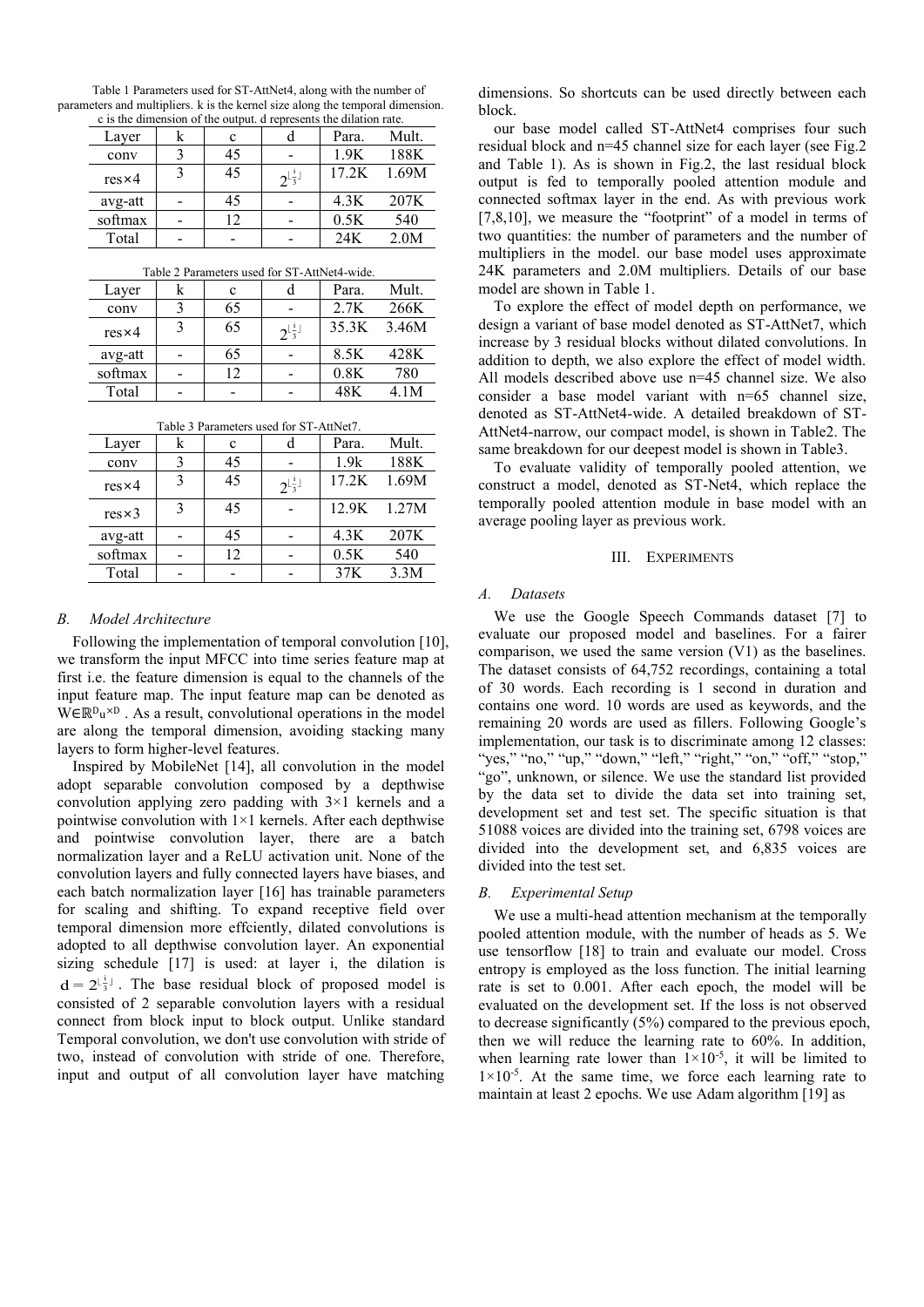Tabel 4 The effectiveness of temporally pooled attention.

| Model      | Acc.  |
|------------|-------|
| ST-Net4    | 95.4% |
| ST-AttNet4 | 96.3% |

| Table 5 Comparison of ST-AttNets and baseline models. |
|-------------------------------------------------------|
|-------------------------------------------------------|

| Model                    | Acc.  | Param.          | Mult. |
|--------------------------|-------|-----------------|-------|
| Res8-narrow[7]           | 90.1% | 20 <sub>K</sub> | 5.65M |
| $Res15$ -narrow[7]       | 94.0% | 43K             | 160M  |
| Res8[7]                  | 94.1% | 111K            | 30M   |
| Res15[7]                 | 95.8% | 239K            | 894M  |
| $DS-CNN-S[8]$            | 94.4% | 24K             | 5.4M  |
| DS-CNN-M[8]              | 94.9% | 140K            | 19.8M |
| DS-CNN-L[8]              | 95.4% | 420K            | 56.9M |
| TC-ResNet8[10]           | 96.1% | 66K             | 1.6M  |
| $TC$ -ResNet8-1.5 $[10]$ | 96.2% | 145K            | 3.3M  |
| $TC$ -ResNet $14[10]$    | 96.2% | 137K            | 3.1M  |
| TC-ResNet14-1.5[10]      | 96.6% | 305K            | 6.7M  |
| ST-AttNet4               | 96.3% | 24K             | 2.0M  |
| ST-AttNet4-wide          | 96.6% | 48K             | 4.1M  |
| ST-AttNet7               | 96.5% | 37K             | 3.3M  |

the optimizer. The total number of epochs is set to 80. The mini-batch size is 100. We use the early stopping strategy [20], which means that we save the best performing model on the development set as the final model.

We have selected the model structure listed below as the baseline to verify the advantages of our proposed model in terms of parameter quantity and accuracy.

**Res8, Res8-Narrow, Res15, and Res15-Narrow** [7]. Resvariants use a residual architecture to perform keyword spotting. The number behind the Res represents the number of layers, and the narrow suffix indicates reduction of channels. Res15 is the best performance variant in Google Speech Commands Dataset

**DS-CNN-S, DS-CNN-M, and DS-CNN-L** [8].DS-CNN uses the separable convolution as our ST-AttNet. DS-CNN-S, DS-CNN-M and DS-CNN-L denote small size, medium size and large size model, respectively.

**TC-ResNet8, TC-ResNet8-1.5, TC-ResNet14 and TC-ResNet14-1.5** [10]. They are composed of a series of onedimensional temporal convolution residual blocks. The number after TC-ResNet represents the number of layers of the network and the 1.5 suffix indicates that the number of channels is multiplied by 1.5.TC-ResNet14-1.5 show the current state-of-the-art performance in Google Speech Commands Dataset.

Following previous work, we adopt accuracy as main metric of quality to evaluate the performance of the model. We train each model 15 for an average performance. Receiver operating characteristic (ROC) curves are employed to evaluate our model. Its x-axis is the false alarm rate, and the y-axis is the false reject rate. We scan in the threshold [0.0, 1.0], calculate the curve of a specific keyword, and then average vertically to generate the overall curve of the specific model. The smaller the area under the curve, the better the model.



# *C. Experimental Results*

We investigate the effectiveness of the proposed temporally pooled attention module. The results are shown in Table 4. ST-AttNet4 is our base model. ST-Net4 adopt an AveragePool layer instead of temporally pooled attention module. We find that combining temporal convolution and temporally pooled attention is able to achieve better performance. As illustrated in Table 4, compared to ST-Net4, the accuracy of ST-AttNet4 increases by 0.9%.

In addition, we also investigate the impact of width and depth of model. The performance of our ST-ResNet variants and baselines is shown in Tabel 5. Compared to Res15 [7], the best model in ResNet variants, our ST-AttNet4 model achieves better performance with a 10× reduction of parameters and a 447× reduction of multiply operations. Compared to DS-CNN-L [8], A model that adopt a separate convolution, our ST-AttNet4 accuracy increases by 0.9% with a  $17\times$  reduction of parameters and a  $17\times$  reduction of multiply operations. Maintaining a better accuracy to TC-ResNet8-1.5 and TC-ResNet14 [10], ST-AttNet4 produces a 3× reduction in parameters and comparable multiply operations. For the best performance, ST-AttNet4-wide achieves the same accuracy of 96.6% as TC-ResNet14-1.5, while the former only requires one-seventh of parameters and fewer multiply operations.

We selected comparable models in Table 3 and plotted the ROC curve in Fig.3. The remaining models have been omitted for clarity. All curves are drawn using the best model in the testing process. The smaller the area under the curve (AUC), the better the model. The results show that the performance of ST-AttNet4-wide is better than other models.

# IV. CONCLUSIONS

In this paper, we propose a lightweight and efficient model architecture for lightweight high-performance KWS. To reduce the number of parameters and multiplications, We combine temporal convolution with depthwise separable